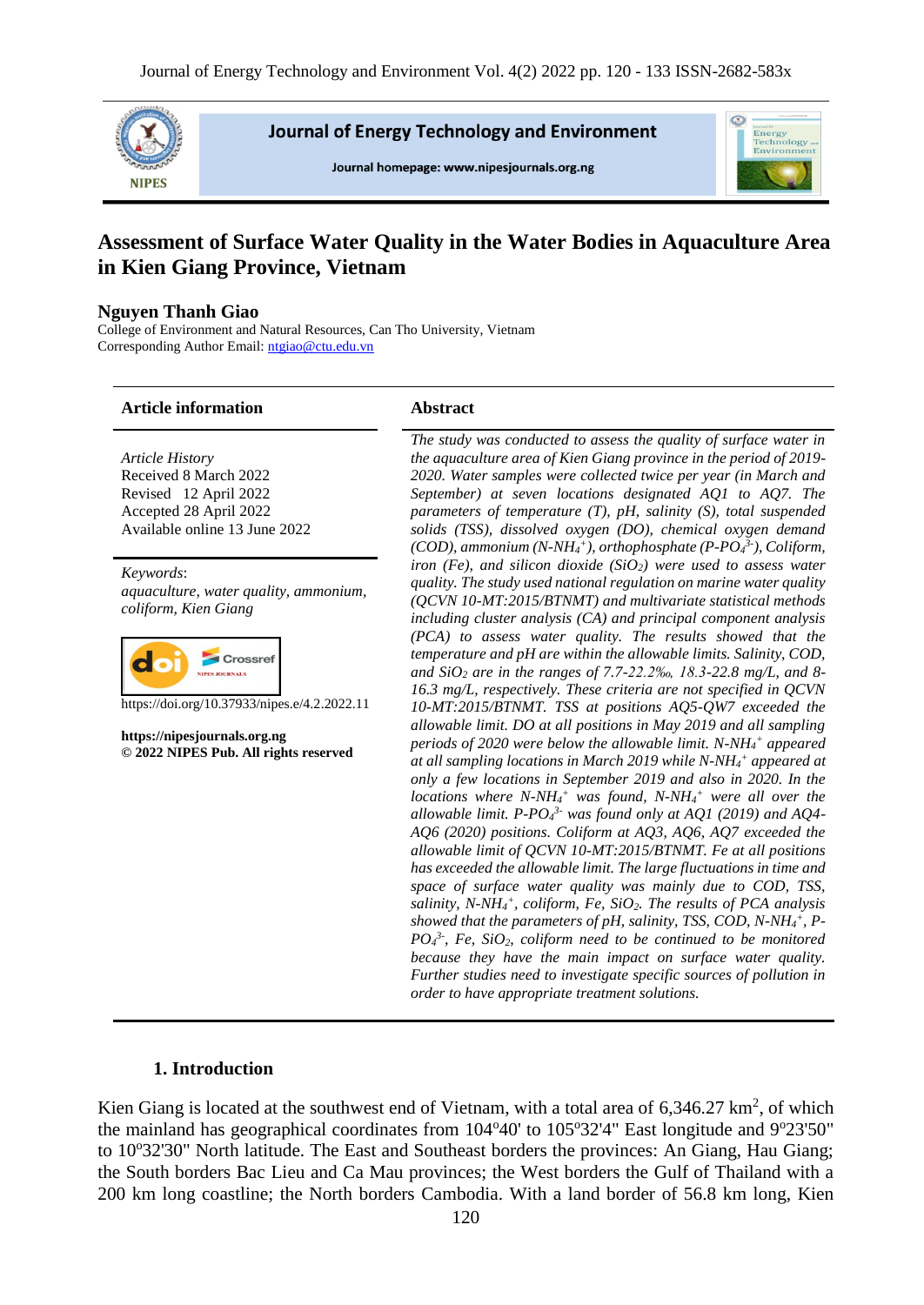Giang has 105 different large and small islands, the largest is Phu Quoc island with an area of 589.23 km<sup>2</sup> and a population of 88,220 people, with great potential for development into a general marine economic zone with a very important role and position in the region. Kien Giang belongs to the Mekong Delta region, has hills, flooded forests, primeval forests on the mainland and islands, with a rich system of rivers and canals, especially the river road which has a length of 1,678 km [1].

The process of socio-economic development often leads to water environment problems [2-4]. The number of social economic activities in coastal areas increase the amount of waste discharged into the environment and into the sea through a system of rivers and canals. This amount of waste increases most strongly in coastal urban areas, where socio-economic development activities are concentrated and laborers from other provinces are concentrated. Wastewaters are generated from ships and marine vehicles, shipbuilding and ship repair factories, seaports, yards and warehouses. In addition, the collisions of ships at sea cause spills of chemicals, oil, toxic substances, etc. At the same time, the construction at the harbor would probably change the nature of the flow, increasing the risk of coastal erosion. Waste arising from fishing activities and daily life of crew members, if not treated and discharged directly into the sea, will cause organic pollution and grease, seriously affecting the living environment of aquatic species [1]. In addition, overexploitation and underexploitation in coastal areas lead to depletion of aquatic resources and a decline in biodiversity. Besides fishing, aquaculture activities are putting a lot of pressure on coastal areas. Waste sludge, wastewater, chemicals used in the aquaculture process are discharged directly into the river and sea environment. In addition, coastal aquaculture will reduce the area of mangroves in the province, leading to saline intrusion deep into the field, seriously affecting freshwater quality in the area.

The strong development of industrial parks and industrial clusters along the coast is putting a lot of pressure on the marine environment. Waste from production and daily life activities, if not treated, will seriously affect the receiving environment [4]. In Kien Giang, surface water quality monitoring has been carried out for many years including aquaculture area [1]. However, the assessment is only based on Vietnamese standards [5]. This evaluation method has not extracted all the important information of the monitoring data. Currently, multivariate statistical methods are widely used in the assessment of water quality in ponds, lakes, rivers, and groundwater [6-10]. Important information such as criteria to be monitored, potential sources of pollution, selection of monitoring criteria can be extracted from the results of principal component analysis and cluster analysis [6- 10].

This study uses multivariate statistics including cluster analysis (CA) and principal component analysis (PCA) to analyze water quality in aquaculture areas. The research results provide important information for the management of surface water quality in the study area.

# **2. Materials and methods**

In this study, water samples in the aquaculture area were collected twice a year (in March and September of 2019, 2020). The study collected water samples at seven locations designated from AQ1 to AQ7 (Table 1), of which 3 samples were collected in Kien Luong district (AQ1-AQ3), 1 water sample was collected in An Bien district (AQ1-AQ3). AQ4), 1 water sample was collected in An Minh district (AQ7) and two water samples were collected in Vinh Thuan district (AQ6-AQ7) to analyze the parameters of temperature (T), pH, salinity (S), total suspended solids (TSS), dissolved oxygen (DO), chemical oxygen demand (COD), ammonium nitrogen (N-NH<sub>4</sub><sup>+</sup>), phosphate (P-PO<sub>4</sub><sup>3-</sup>), Coliform, iron (Fe), and silicon dioxide (SiO<sub>2</sub>). T, pH, salinity, DO were measured in the field while COD, N-NH<sub>4</sub><sup>+</sup>, P-PO<sub>4</sub><sup>3-</sup>, Coliform, Fe, SiO<sub>2</sub> parameters were measured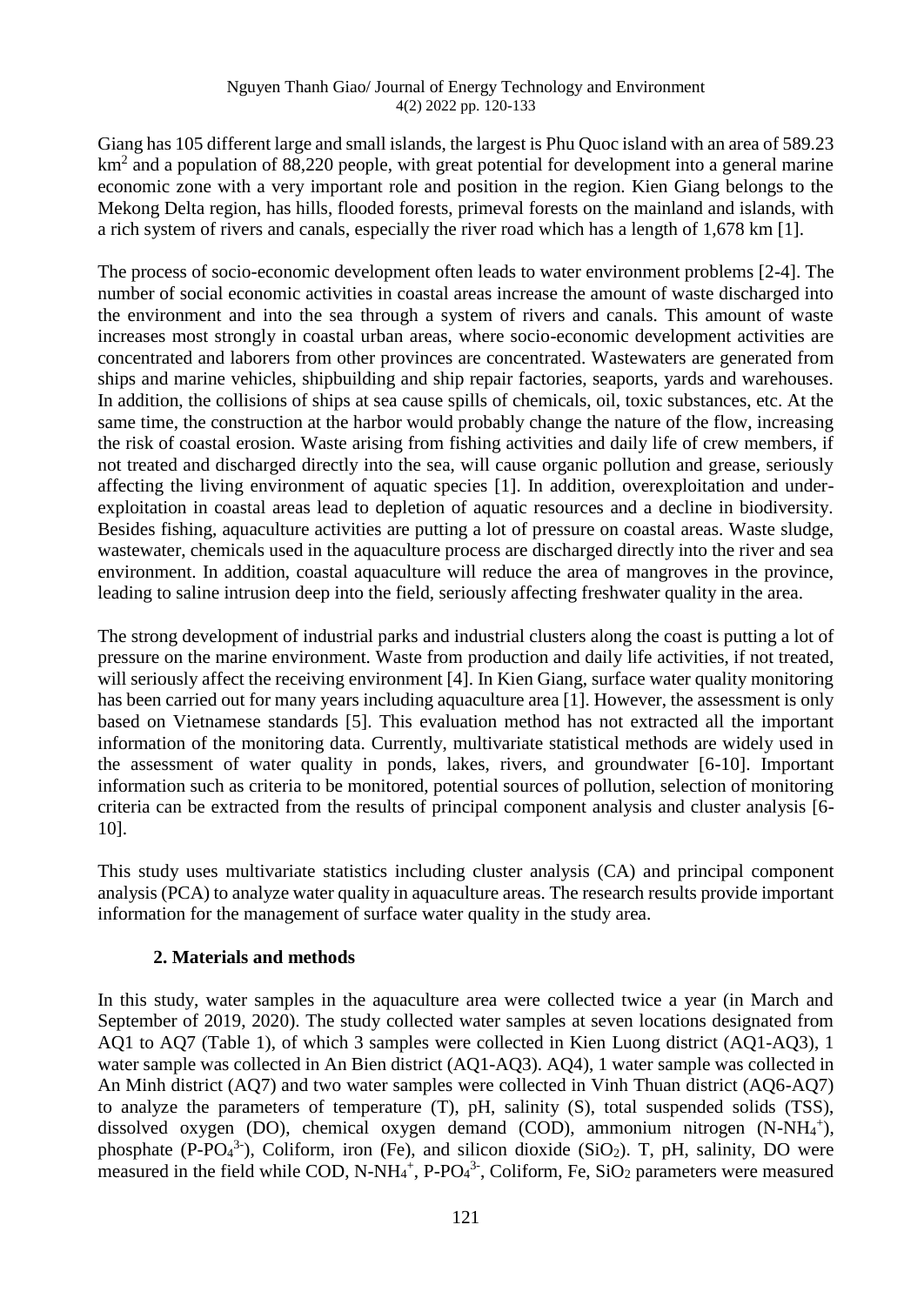in the laboratory by standard methods [11]. Methods of field measurements and laboratory analysis are presented in Table 2.

| Code | <b>Description</b>                                                                              |
|------|-------------------------------------------------------------------------------------------------|
| AQ1  | Tam Ban sluice - Rach Gia Kinh to Ha Tien, Hoa Dien commune, Kien Luong district                |
| AQ2  | Ta Sang Bridge, Duong Hoa Commune, Kien Luong district                                          |
| AQ3  | Tam Ban Bridge, Duong Hoa Commune, Kien Luong district                                          |
| AQ4  | Chong My canal – Thu Ba canal, Nam Yen commune, An Bien district                                |
| AQ5  | Chong My canal - Xeo Nhau canal, Dong Thanh commune, An Minh district                           |
| AQ6  | Dap Da Hamlet, Vinh Phong Commune, Vinh Thuan District.                                         |
| AQ7  | Shrimp farming area belongs to Hoa Thanh Hamlet, Vinh Binh Nam Commune, Vinh Thuan<br>district. |

Table 1. Brief description of the sampling sites

Surface water quality in the aquaculture area was assessed using national technical regulation on marine water quality (QCVN 10-MT:2015/BTNMT) [5] since the study areas are high salinity. The limit values of surface water quality are presented in Table 2. In addition, principal component analysis (PCA) and CA were used to identify potential polluting sources and key variables affecting water quality and classify surface water quality in the study areas. PCA and CA were performed using Primer Software Version 5.2.

| <b>Variable</b>  |                        | Unit              | <b>Analytical methods</b>     | Limit         |
|------------------|------------------------|-------------------|-------------------------------|---------------|
| Temp.            | Temperature            | $\rm ^{o}C$       | TCVN 4557:1988                | 30            |
| pH               | pH                     |                   | TCVN 6492:2011                | $6 - 5 - 8.5$ |
| S                | Salinity               | $\%$ <sub>0</sub> | Salinometer                   |               |
| <b>TSS</b>       | Total suspended solids | mg/L              | <b>SMEWW 2540B 2012</b>       | 50            |
| DO               | Dissolved oxygen       | mg/L              | <b>TCVN 7325:2004</b>         | $\geq$ 5      |
| <b>COD</b>       | Chemical oxygen demand | mg/L              | TCVN 6491:1999                |               |
| $N-NH_4^+$       | Ammonium               | mg/L              | <b>SMEWW 4500 NH3 F 2012</b>  | 0.1           |
| $P-PO43$         | Orthophosphate         | mg/L              | Hach DR 4000/5000 Method 8048 | 0.2           |
| Coliform         | Coliform               | $MPN/100$ mL      | TCVN 6197-2:1996              | 1000          |
| Fe               | Iron                   | mg/L              | TCVN 6177:1996                | 0.5           |
| SiO <sub>2</sub> | Silicon dioxide        | mg/L              | Hach DR 4000/5000 Method 8195 |               |

Table 2. Analytical methods and limits of surface water quality

# **3. Results and discussion**

# *3.1. Evaluating surface water quality in the study area*

The water temperature at the sites in the aquaculture area was in the range of 28.8-29.9°C while the average temperature at the study sites for  $2019-2020$  was in the range of  $29.0-29.9$ °C (Figure 1). The temperature in the aquatic environment in the aquaculture area in March and September of 2019-2020 did not differ much and was within the allowable limits of (QCVN 10-  $MT:2015/BTNMT$ ) (30 $^{\circ}$ C). The temperature in the study area is in the suitable range for aquatic organisms [5].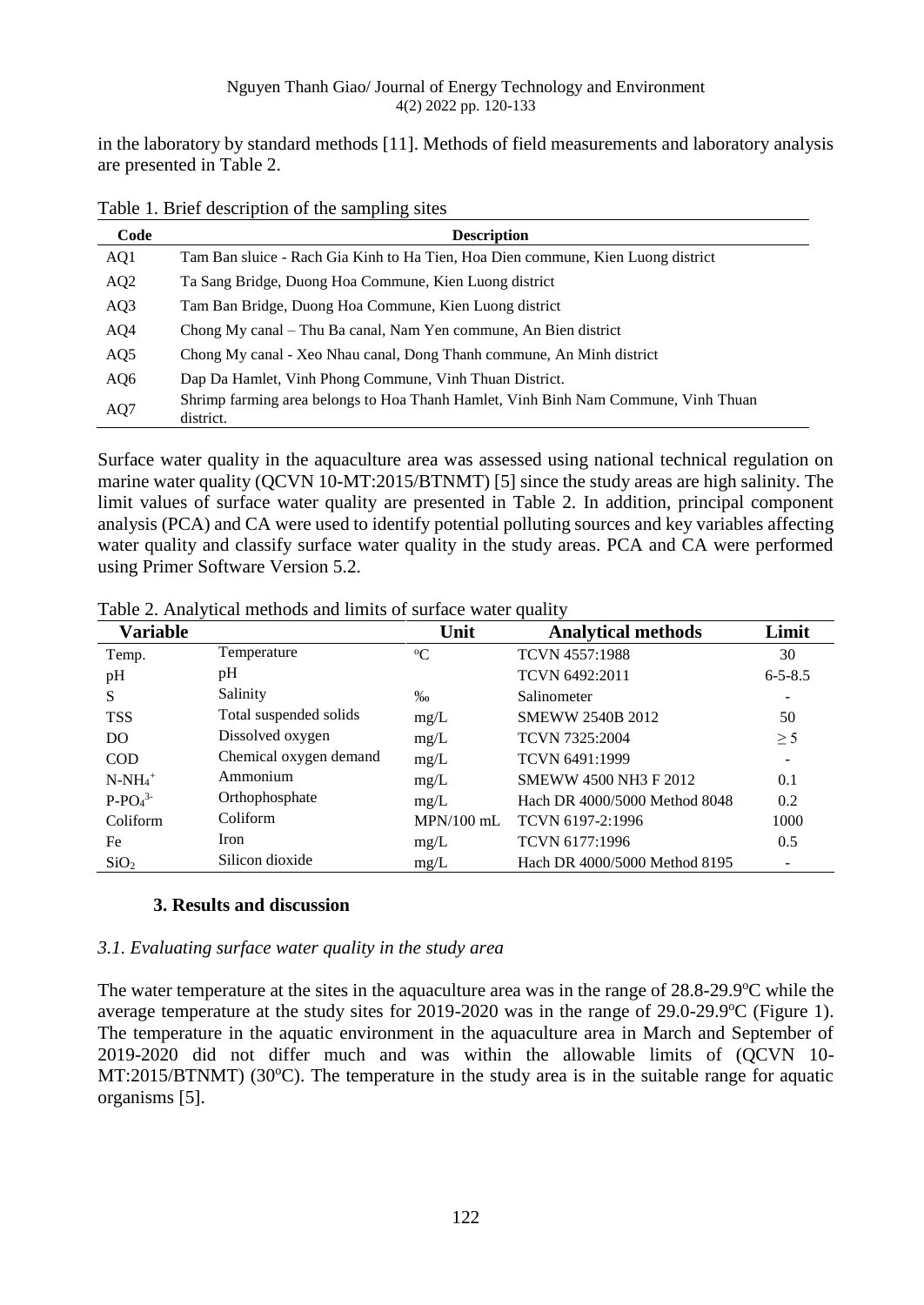

Figure 1. Temperature in surface water in aquaculture area

The pH value in the aquatic environment of the aquaculture area in 2019-2020 is presented in Figure 2. The average pH values at the locations in 2019 and 2020 were 6.8-7.3 and 6.9-7.5, respectively. Meanwhile, the average values of pH between March and September were 7.3-7.5 and 6.7-7.2, respectively. The pH value in the rainy season tends to be higher than that in the dry season. The cause may be due to the rain water diluted causing the pH to decrease. However, the average value of pH in the study area is still within the allowable limit of QCVN 10-MT:2015/BTNMT (6.5-8.5) [5]. This pH value is within the tolerance limit of aquatic organisms [5].



Figure 2. pH in surface water in aquaculture area

The average salinity in the study area ranged from 7.7-22.2‰. The concentrations of salinity in the study area in 2019 and 2020 were in the range of 5.5-21.0‰ and 10.0-25.2‰, respectively (Figure 3). The salinity in March was in the range of 20.2-26.0‰ while the salinity in September was in the range of 8.1-15.0‰. The results showed that the salinity in the rainy season was significantly lower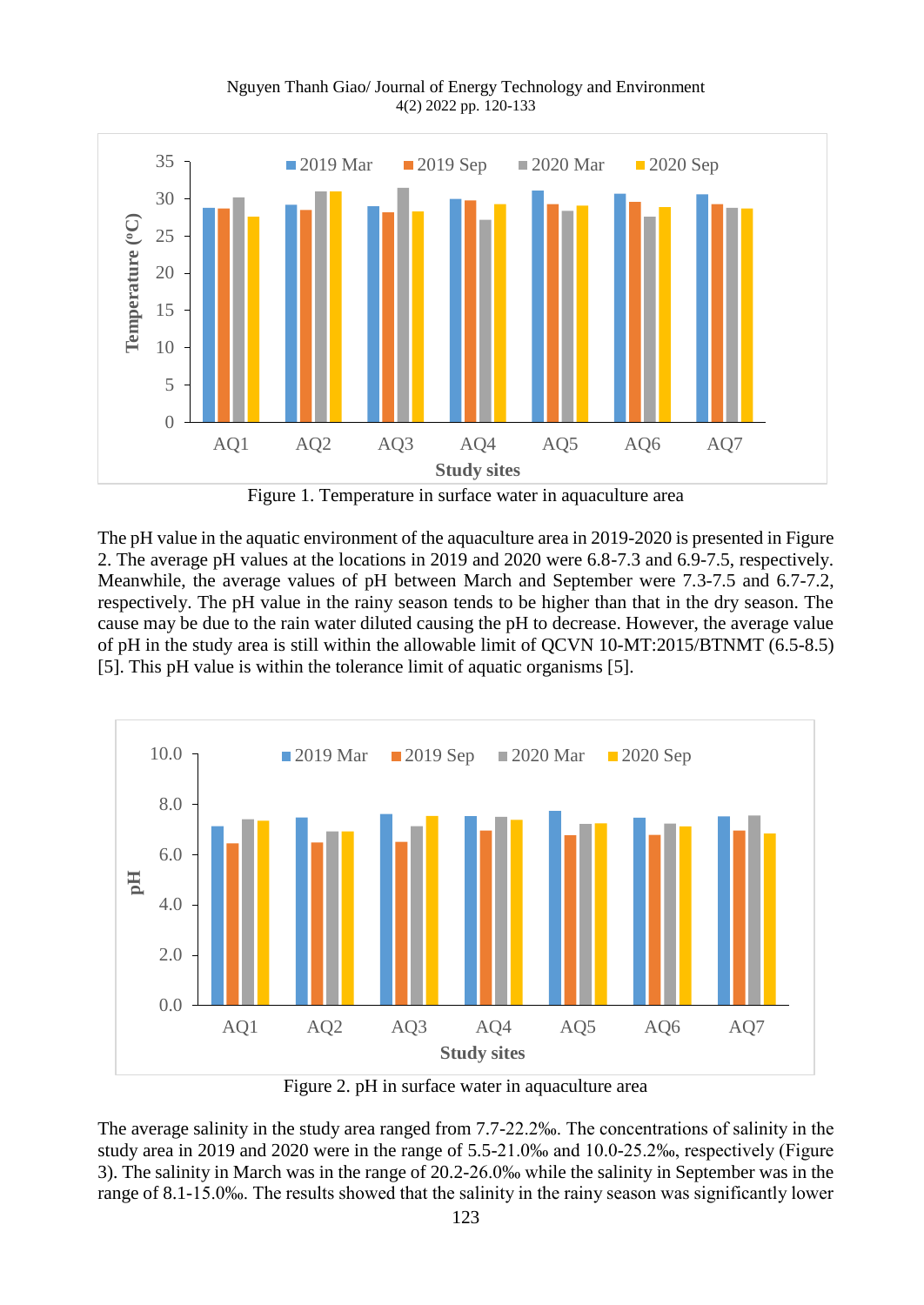than the salinity in the dry season. Salinity at AQ1-AQ4 sites was high and relatively stable while salinity at AQ4-AQ7 sites fluctuated greatly over time. Salinity was highest at AQ5 and lowest at AQ7.



Figure 3. Salinity in surface water in aquaculture area

The concentration of total suspended solids in the study area is shown in Figure 4. TSS in the water body in 2019 ranged from 22.5 to 56.0 mg/L. TSS in rainy season (48 mg/L) was higher than TSS in dry season (32.7 mg/L) of 2019. TSS in 2020 was in the range of 21.0-169.5 mg/L (average 47.2 mg/L). In 2020, TSS at locations with high fluctuations and TSS in dry season tended to be higher than TSS of rainy season. The overall mean value of TSS for the period 2019-2020 was in the range of 26.8-112.5 mg/L. TSS at positions AQ5-QW7 exceeded the allowable limit of QCVN 10- MT:2015/BTNMT (50 mg/L) while TSS in the remaining positions were within the limit. TSS at position AQ5 in the dry season of 2020 was particularly high (307 mg/L) exceeding the allowable limit 6 times. Similar to the previous study, TSS in coastal waters can be up to 380 mg/L [12]. TSS is a major environmental problem of the Mekong Delta waters [13-16].



Figure 4. TSS in surface water in aquaculture area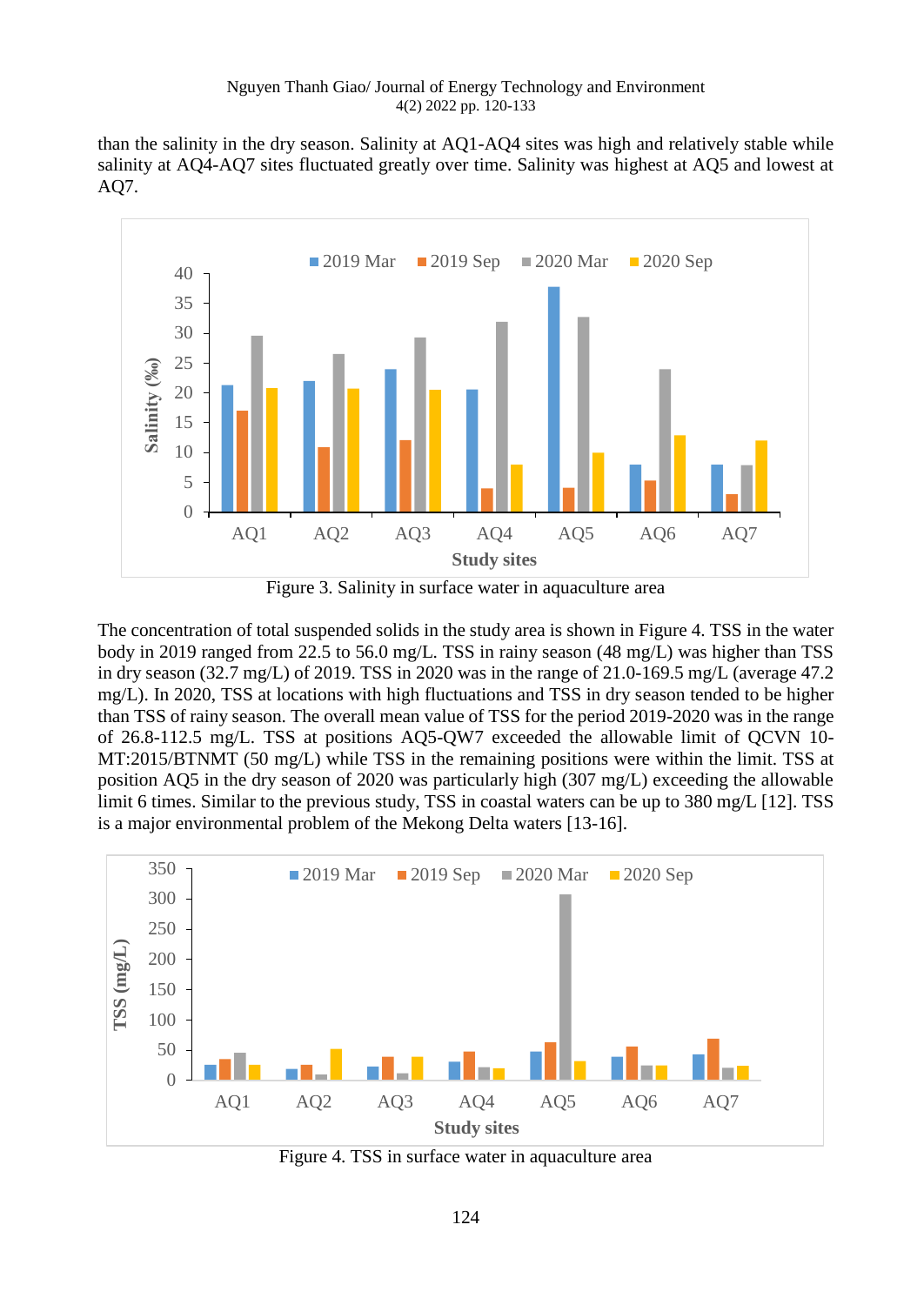Dissolved oxygen (DO) concentration in water bodies affected by aquaculture in the period 2019- 2020 was in the range of 4.4-4.7 mg/L (Figure 5). The average values of DO at locations in 2019 and 2020 were in the range of 4.7-5.2 mg/L and 3.7-4.5 mg/L, respectively. The results showed that DO in 2020 tended to be lower than DO in 2019. DO in March and September were in the range of 4.3-4.9 mg/L and 4.3-4.6 mg/L, respectively. This result showed that DO had little seasonal variation. DO at all positions in May 2019 and 2020 were lower than the allowable limit of QCVN 10-MT:2015/BTNMT ( $\geq$ 5 mg/L). Previous studies showed that DO in coastal waters ranged from 4.0-6.8 mg/L [12]. In freshwater bodies of the Mekong Delta, DO is often lower than the allowable limit [12-16]. The low DO in the study area may be due to the presence of organic matters [13-14].



Figure 5. DO in surface water in aquaculture area

Chemical oxygen demand (COD) at all sites in the study area for the period 2019-2020 was in the range of 18.3-22.8 mg/L (Figure 6). The COD in the water bodies at the 2019 and 2020 sampling periods was 18.4-23.4 mg/L and 13.1-24.0 mg/L, respectively. COD in March and September was 20.3-26.1 mg/L and 14.6-19.4 mg/L, respectively. The findings showed that the COD in March 2019 was higher than that in the remaining months in the period 2019-2020. However, the overall mean value of COD showed that COD tended to decrease from 21.5 mg/L to 18.5 mg/L. This showed that the organic pollution in the study area has improved. COD is not specified in QCVN 10-MT:2015/BTNMT. In coastal surface water of Bac Lieu, COD concentration ranged from 20- 282.6 mg/l [12]. According to QCVN 08-MT:2015/BTNMT, the COD values specified for columns A1, A2, B1, B2 are 10, 15, 30, 50 mg/L, respectively, suitable for different surface water uses [17]. COD in water bodies of the Mekong Delta is often higher than the allowable limit [13-16]. COD is used as indicator of organic waste concentration in water [13-14].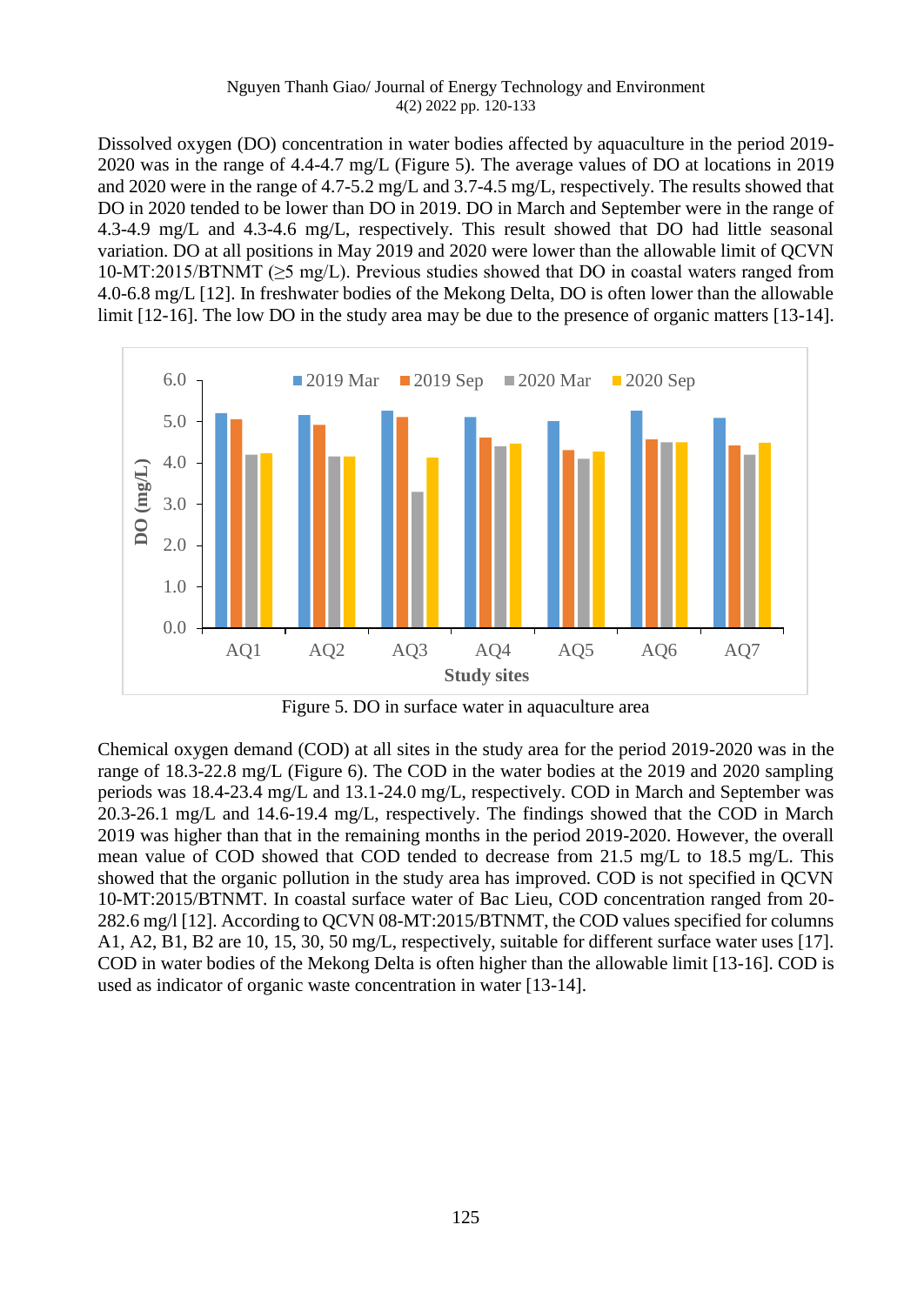

Figure 6. COD in surface water in aquaculture area

The ammonium concentration  $(N-NH<sub>4</sub><sup>+</sup>)$  in the aquatic environment at the study area is shown in Figure 7. The N-NH<sub>4</sub><sup>+</sup> concentration in March and September for the period 2019-2020 ranged from  $0.09 - 0.27$  mg/L and  $0.00 - 0.45$  mg/L, respectively. The average value of N-NH $_4$ <sup>+</sup> at sites during the period 2019-2020 was 0.13-0.28 mg/L. N-NH<sub>4</sub><sup>+</sup> in water bodies in 2019 and 2020 were 0.06-0.22 mg/L and 0.08-0.45 mg/L, respectively. N-NH<sub>4</sub><sup>+</sup> appeared at all sampling locations in March (ranging from 0.11-0.20 mg/L) of 2019 while N-NH<sup>4</sup> + appeared at only a few locations in September 2019 and the whole of 2020. In the places where  $N-NH_4$ <sup>+</sup> was found, the  $N-NH_4$ <sup>+</sup> exceeded the allowable limit of QCVN 10-MT:2015/BTNMT (0.1 mg/L). N-NH $4^+$  in the coastal area of Bac Lieu province was in the range of  $0.099 - 1.79$  mg/l [12] which was higher than N-NH $_4$ <sup>+</sup> found in this study. In fresh water bodies, pollution caused by N-NH<sub>4</sub><sup>+</sup> is also very common, mainly due to waste from agricultural production, wastewater from domestic and industrial activities and unsanitary landfills [1-4].



Figure 7. N-NH<sub>4</sub><sup>+</sup> in surface water in aquaculture area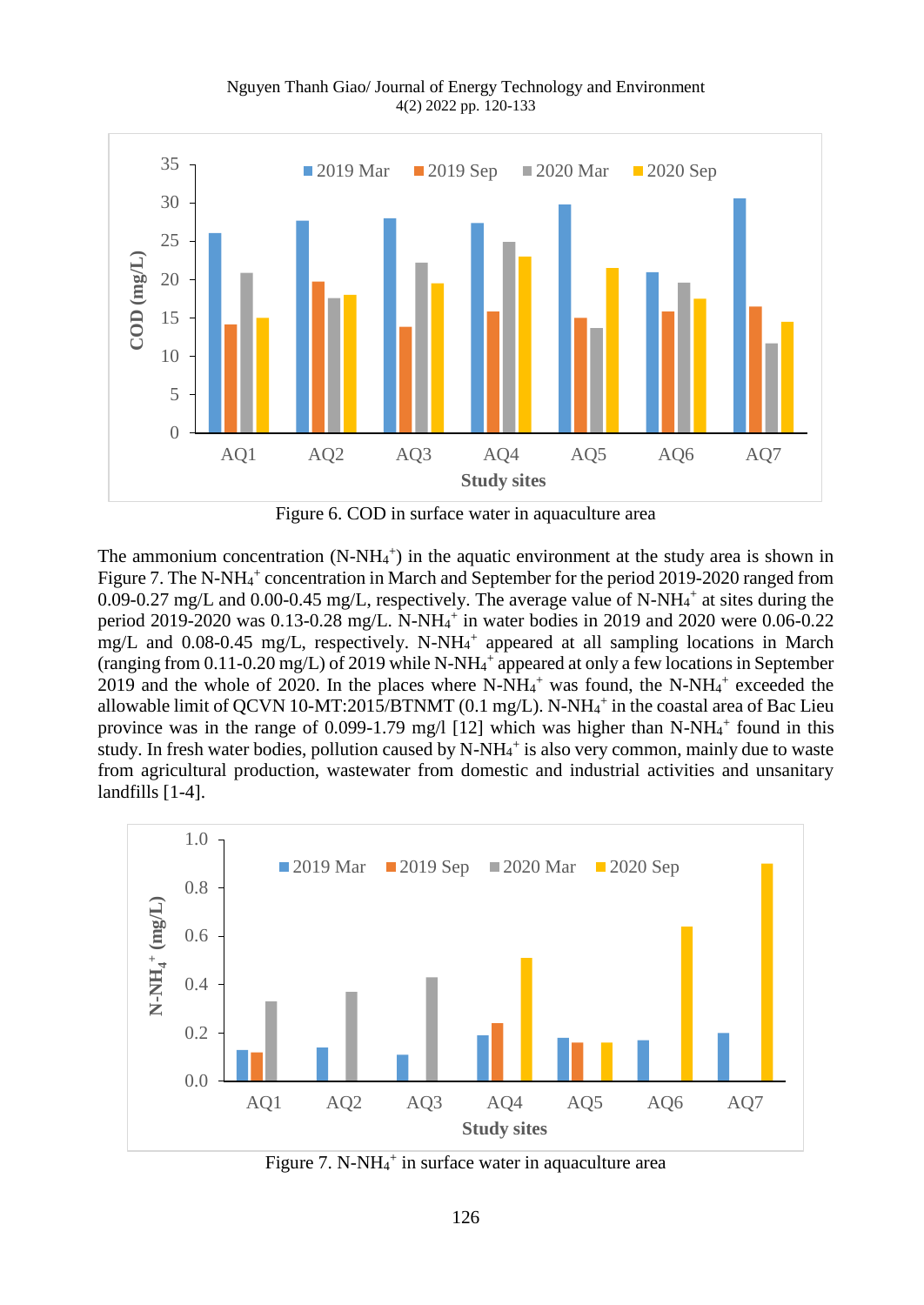The orthophosphate concentration (P-PO $_4^3$ ) at the study site is shown in Figure 8. In March 2019, P-PO $4^3$  was found only at the AQ1 site (0.77 mg/L). At this AQ1 position, P-PO $4^3$  exceeded the allowable limit of QCVN 10-MT:2015/BTNMT (0.2 mg/L). In 2020, P-PO $4<sup>3</sup>$  was found at AQ6 in March and AQ4, AQ5 in September. The concentration of  $P$ - $PO<sub>4</sub><sup>3</sup>$  in the coastal area of Bac Lieu province was 0.11 to 0.718 mg/l [12]. The concentration of P-PO $_4^3$  is often below the allowable limit in freshwater bodies, but there is also a potential risk due to eutrophication [4].



Figure 8. P-PO43- in surface water in aquaculture area

The coliform density in the study area during the period 2019-2020 ranged from 363-3650 MPN/100 mL (Figure 9). The coliform populations in 2019 and 2020 were in the range of 95-2850 MPN/100 mL and 215-4450 MPN/100 mL, respectively. The average value of coliform showed that the coliform density in 2020 was higher than that in 2019. The average coliform density in the rainy season (September, 1958 MPN/100 mL) was higher than the coliform density in the dry season (March, 830 MPN/ 100 mL). The number of coliforms at positions AQ3, AQ6, and AQ7 was significantly higher than that of the rest. The results showed that AQ3, AQ6, AQ7 sites in the study area were contaminated with microorganisms because the average value of coliform at these locations exceeded the allowable limit of QCVN 10-MT:2015. /BTNMT (1000 MPN/100 mL). Coliform in the coastal area of Bac Lieu in the range of 1,100-9,500 MPN/100ml [12]. In general, coliform is a water problem in the Mekong Delta waters [2,13-16]. Coliform is the indicator for environmental contamination of warm-blooded animal feces [2].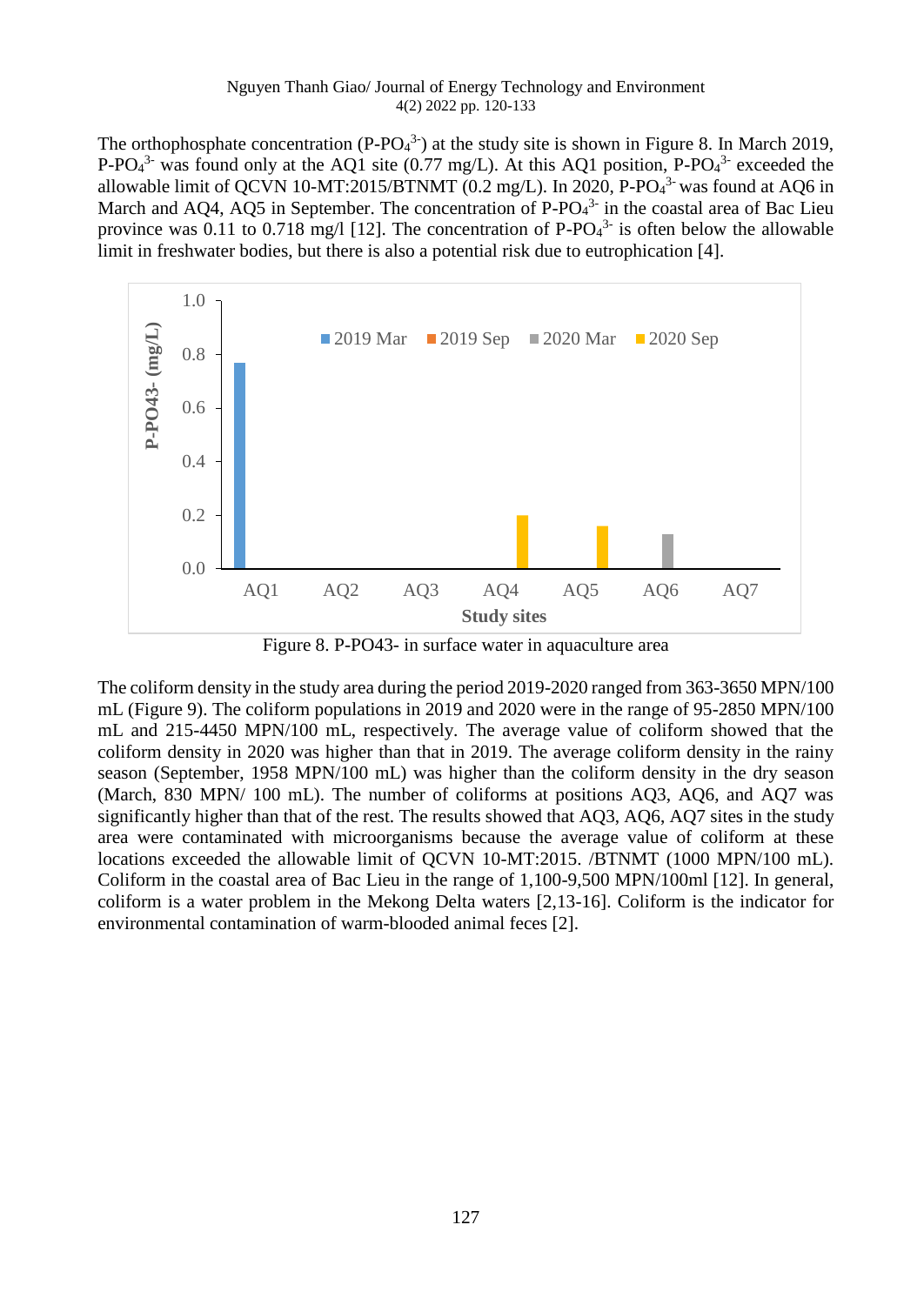

Figure 9. Coliform in surface water in aquaculture area

/The average iron (Fe) concentration at the study sites in the aquaculture area ranged from 0.44 to 0.87 mg/L, with an average of 0.67 mg/L (Figure 10). The average value of Fe in water bodies in 2019 and 2020 is 0.53 and 0.80 mg/L, respectively. Fe concentration tended to increase over time. Fe concentration also has seasonal fluctuations in which the Fe concentration in dry season and rainy season is 0.55 mg/L and 0.78 mg/L, respectively. The results showed that the average Fe concentration at all locations exceeded the allowable limit of QCVN 10-MT:2015/BTNMT (0.5 mg/L). Fe is the main environmental problem of surface water in the Mekong Delta region due to the impact of natural factors (acid sulfate soil) [2] and wastewater from socio-economic development processes [6].



Figure 10. Fe in surface water in aquaculture area

The concentration of  $SiO<sub>2</sub>$  in the water bodies of the aquaculture area was in the range of 8-16.3 mg/L, averaging at 10.6 mg/L (Figure 11). The average concentration of  $SiO<sub>2</sub>$  in 2019 and 2020 was in the range of 8-18.5 mg/L and 6.5-15.0 mg/L, respectively.  $SiO<sub>2</sub>$  in March and September were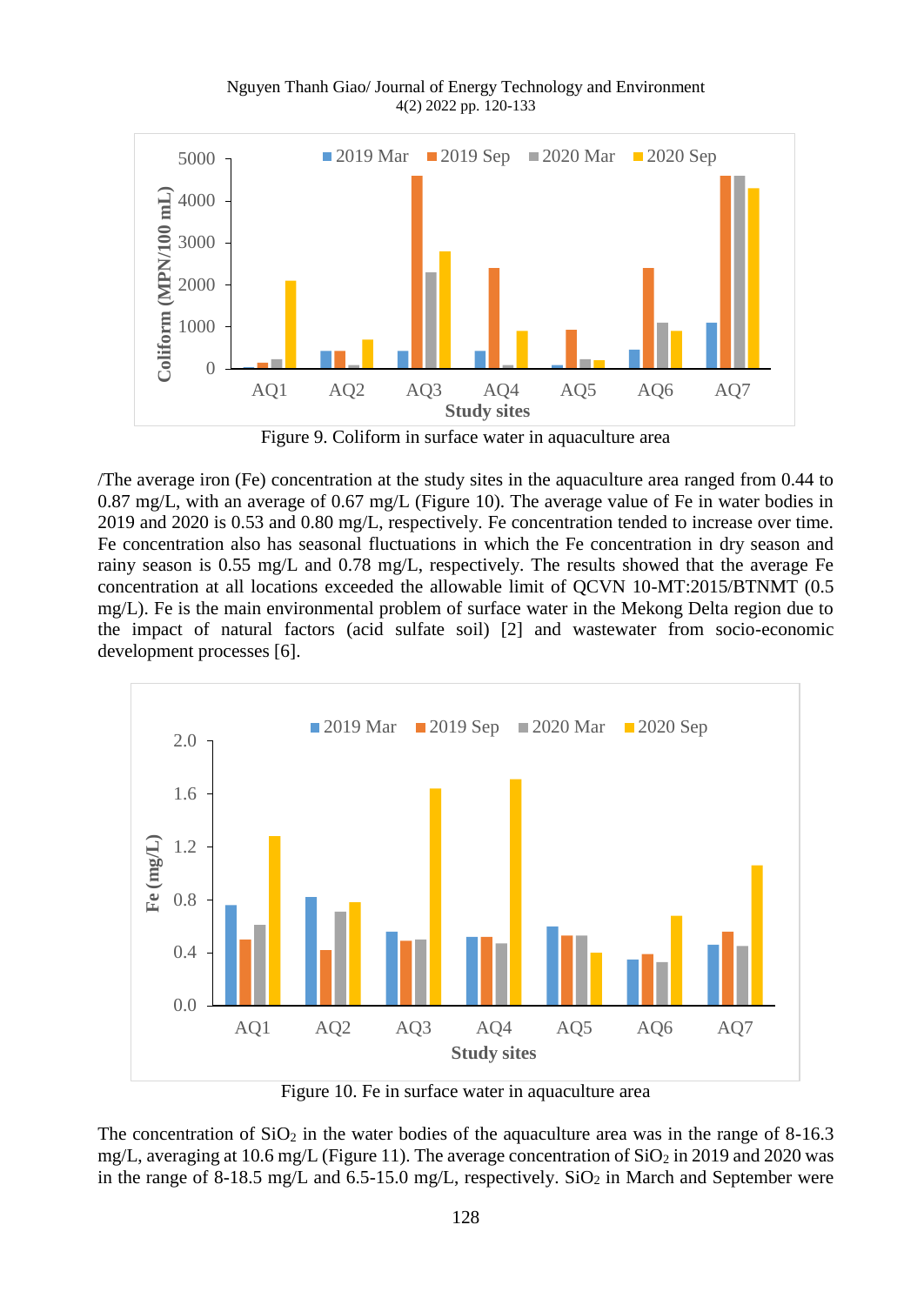4.5-11.5 mg/L and 7-21.0 mg/L, respectively. The average concentration of  $SiO<sub>2</sub>$  in 2019 was higher than that of  $SiO_2$  in 2020, and  $SiO_2$  in the rainy season is higher than that in the dry season.  $SiO_2$  is not regulated in QCVN 10-MT:2015/BTNMT.



Figure 11. SiO2 in surface water in aquaculture area

# *3.2 Spatial variation of surface water quality in the study area*

The spatial variation of water quality in 2019 and 2020 is presented in Figure 12 and Figure 12. In 2019, surface water quality in the aquaculture area was classified into 3 clusters including cluster 1 ( AQ1), cluster 2 (AQ3, AQ4, AQ6, AQ7) and cluster 3 (AQ2, AQ5). Cluster 1 is characterized by salinity, N-NH<sub>4</sub><sup>+</sup>, P-PO<sub>4</sub><sup>3-</sup>, and Fe above the allowable limit. Cluster 2 is characterized by TSS and coliform while cluster 3 is characterized by higher COD and  $SiO<sub>2</sub>$  compared to other clusters (Table 3).



Figure 12. Spatial variation of surface water quality in 2019

Water quality in 2020 is also classified into 3 clusters (Figure 13). Cluster 1 includes 4 positions (AQ1, AQ3, AQ6, AQ7), cluster 2 includes only 1 position (AQ5) and cluster 3 includes two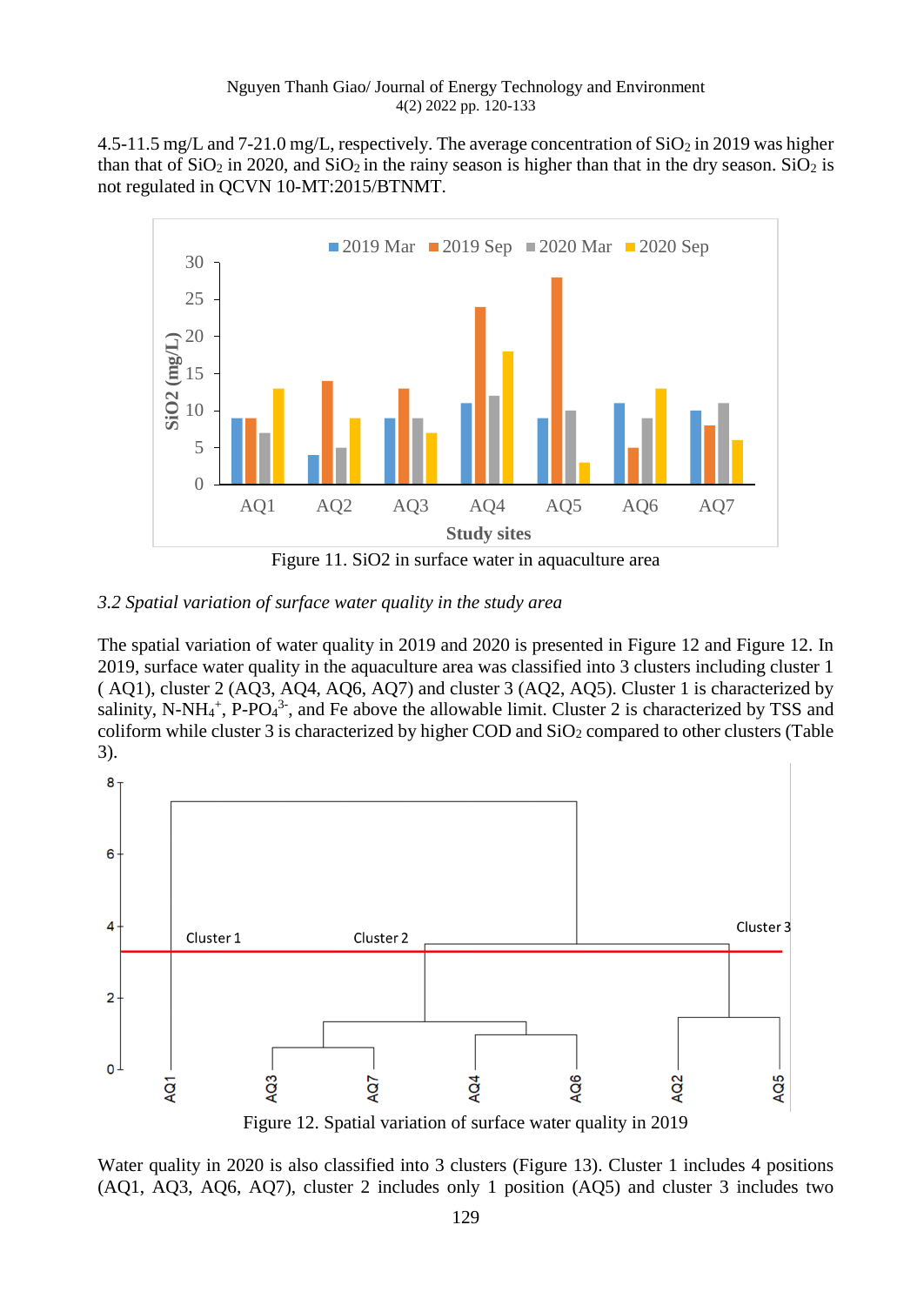positions (AQ2, AQ4). Cluster 1 is characterized by N-NH<sub>4</sub><sup>+</sup>, Coliform and Fe criteria. Cluster 2 is characterized by TSS parameters while cluster 3 is characterized by COD and  $SiO<sub>2</sub>$  (Table 3). The results showed that the indicators of COD, TSS, salinity, N-NH<sub>4</sub><sup>+</sup>, coliform, Fe, SiO<sub>2</sub> cause spatial fluctuations of water quality in the study area in the period 2019-2020.



Figure 14. Spatial variation of surface water quality in 2019-2020

|                  | 2019      |           |           |           |           |           |             |
|------------------|-----------|-----------|-----------|-----------|-----------|-----------|-------------|
| Variables        | Cluster 1 | Cluster 2 | Cluster 3 | Cluster 1 | Cluster 2 | Cluster 3 | Limits      |
| Temp.            | 28.8      | 29.7      | 29.5      | 29.0      | 28.8      | 29.6      |             |
| pH               | 6.8       | 7.2       | 7.1       | 7.3       | 7.2       | 7.2       | $6.5 - 8.5$ |
| Sal.             | 19.2      | 10.6      | 18.7      | 19.6      | 21.4      | 21.8      |             |
| <b>TSS</b>       | 30.5      | 43.5      | 39.0      | 27.3      | 169.5     | 26.0      | 50          |
| D <sub>O</sub>   | 5.1       | 4.9       | 4.9       | 4.2       | 4.2       | 4.3       | $\geq$ 5    |
| <b>COD</b>       | 20.1      | 21.1      | 23.0      | 17.6      | 17.6      | 20.9      |             |
| $N-NH_4^+$       | 0.13      | 0.11      | 0.12      | 0.29      | 0.08      | 0.22      | 0.1         |
| $P-PO43$         | 0.39      | 0.00      | 0.00      | 0.02      | 0.08      | 0.05      | 0.2         |
| Coliform         | 95        | 2053      | 470       | 2291      | 215       | 445       | 1000        |
| Fe               | 0.63      | 0.48      | 0.59      | 0.82      | 0.47      | 0.92      | 0.5         |
| SiO <sub>2</sub> | 9.0       | 11.4      | 13.8      | 9.4       | 6.5       | 11.0      | ۰           |

Table 3. Values of water variables in the identified clusters

*3.3 Identifying key variables influencing water quality in the study area*

The results of the analysis of the main components affecting water quality in the aquaculture area are presented in Tables 4 and 5. In 2019, water quality was affected by 3 main components (explaining 84.6% variation) and three sub-components (which explain 15.4% of the variation). Meanwhile in 2020, water quality was affected by 4 main components (explaining 95.3% of the variation) and two minor components (explaining 4.7% of the variation). Thus, the source affecting water quality has changed from 2019 to 2020. The main indicators affecting surface water quality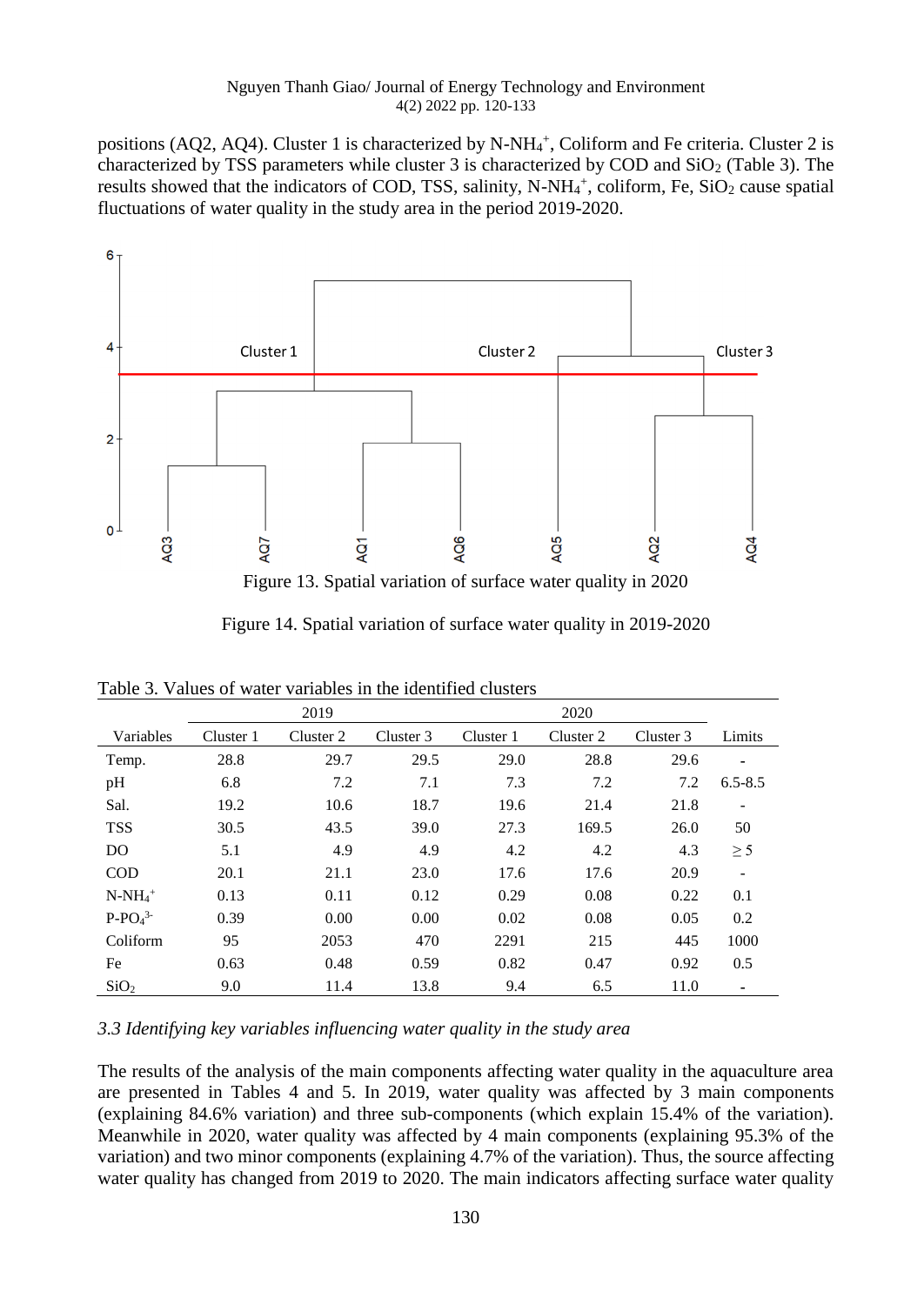in 2019 include salinity, TSS, COD, and coliform (Table 4). Meanwhile, water quality in the aquaculture area in 2020 was mainly affected by the parameters of pH, salinity, N-NH $_4^+$ , P-PO $_4^3$ -, Fe and SiO<sub>2</sub> (Table 5). From the analysis results, it is shown that the indicators of pH, salinity, TSS, COD, N-NH<sub>4</sub><sup>+</sup>, P-PO<sub>4</sub><sup>3-</sup>, Fe, SiO<sub>2</sub>, coliform have the main influence on water quality in the period 2019-2020, so it should be considered. continue monitoring.

| Variables        | PC1      | PC <sub>2</sub> | PC <sub>3</sub> | PC <sub>4</sub> | PC <sub>5</sub> | PC <sub>6</sub> |
|------------------|----------|-----------------|-----------------|-----------------|-----------------|-----------------|
| Temp.            | $-0.413$ | 0.052           | 0.237           | $-0.169$        | $-0.210$        | 0.061           |
| pH               | $-0.426$ | 0.043           | $-0.176$        | 0.194           | 0.032           | $-0.001$        |
| Sal.             | 0.244    | 0.411           | $-0.052$        | 0.330           | $-0.152$        | $-0.587$        |
| <b>TSS</b>       | $-0.387$ | 0.007           | 0.152           | $-0.296$        | 0.117           | $-0.574$        |
| DO               | 0.391    | $-0.202$        | $-0.003$        | 0.339           | 0.190           | 0.122           |
| <b>COD</b>       | $-0.055$ | 0.232           | $-0.681$        | $-0.382$        | 0.006           | 0.144           |
| $N-NH_4^+$       | $-0.191$ | 0.444           | 0.266           | 0.068           | 0.402           | 0.468           |
| $P-PO43$         | 0.301    | 0.117           | 0.414           | $-0.407$        | 0.454           | $-0.146$        |
| Coliform         | $-0.197$ | $-0.375$        | $-0.316$        | 0.165           | 0.684           | $-0.208$        |
| Fe               | 0.272    | 0.395           | $-0.286$        | $-0.278$        | 0.154           | $-0.038$        |
| SiO <sub>2</sub> | $-0.205$ | 0.473           | 0.001           | 0.450           | 0.152           | $-0.043$        |
| E.val.           | 5.04     | 2.72            | 1.54            | 0.81            | 0.49            | 0.39            |
| %Var.            | 45.9     | 24.8            | 14.0            | 7.4             | 4.4             | 3.6             |
| $C.$ % Var.      | 45.9     | 70.6            | 84.6            | 92.0            | 96.4            | 100.0           |

Table 4. Key variables influencing surface water quality in 2019

Table 5. Key variables influencing surface water quality in 2020

| Variables                 | PC1      | PC <sub>2</sub> | PC <sub>3</sub> | PC4      | PC <sub>5</sub> | PC <sub>6</sub> |
|---------------------------|----------|-----------------|-----------------|----------|-----------------|-----------------|
| Temp.                     | 0.424    | $-0.169$        | 0.204           | 0.341    | 0.272           | 0.348           |
| pH                        | $-0.382$ | $-0.074$        | 0.212           | $-0.554$ | $-0.241$        | $-0.005$        |
| Sal.                      | 0.071    | $-0.501$        | 0.162           | 0.081    | $-0.374$        | $-0.372$        |
| <b>TSS</b>                | 0.086    | $-0.230$        | $-0.460$        | $-0.451$ | 0.143           | 0.356           |
| DO                        | $-0.305$ | 0.241           | $-0.317$        | 0.373    | $-0.385$        | 0.340           |
| COD                       | $-0.329$ | $-0.350$        | 0.210           | 0.147    | 0.447           | $-0.225$        |
| $N-NH_4^+$                | $-0.082$ | 0.517           | 0.129           | 0.119    | 0.240           | $-0.236$        |
| $P$ - $PO4$ <sup>3-</sup> | $-0.405$ | $-0.133$        | $-0.329$        | 0.008    | 0.513           | 0.010           |
| Coliform                  | 0.131    | 0.433           | 0.242           | $-0.373$ | 0.171           | $-0.083$        |
| Fe                        | $-0.144$ | $-0.083$        | 0.570           | $-0.072$ | 0.029           | 0.615           |
| SiO <sub>2</sub>          | $-0.502$ | 0.046           | 0.154           | 0.218    | $-0.093$        | 0.080           |
| E.val.                    | 3.47     | 3.33            | 2.57            | 1.11     | 0.35            | 0.17            |
| % Var.                    | 31.5     | 30.2            | 23.4            | 10.1     | 3.2             | 1.5             |
| $C$ .% Var.               | 31.5     | 61.8            | 85.2            | 95.3     | 98.5            | 100.0           |

## **4. Conclusions**

The study found that temperature and pH values in the aquaculture area were within the allowable ranges, pH in the rainy season tended to be lower than that in the dry season. The average salinity in the study area ranged from 7.7 to 22.2‰. Salinity in the rainy season was significantly lower than in the dry season. TSS at positions AQ5-QW7 exceeded the allowable limit of QCVN 10-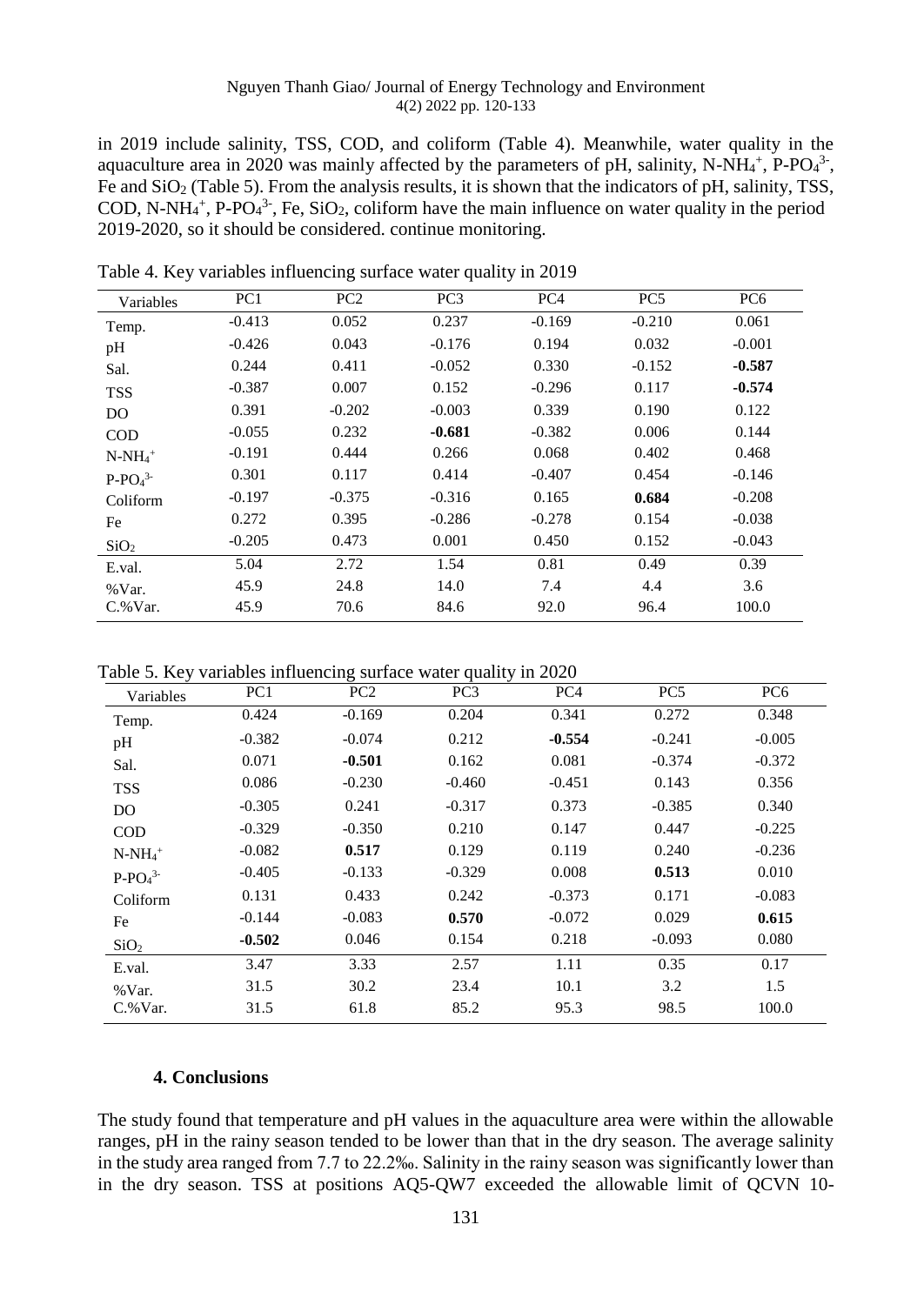MT:2015/BTNMT. DO at all positions in May 2019 and all 2020 were below the allowable limit. DO has little seasonal variation. COD was in the range of 18.3-22.8 mg/L, of which COD in March 2019 is higher than the rest of the months. N-NH<sub>4</sub><sup>+</sup> appeared at all sampling locations in March 2019 while N-NH $_4$ <sup>+</sup> appeared at only a few locations in September 2019 and also in 2020. N-NH $_4$ <sup>+</sup> was over the allowable limit at the sites it was found.  $P$ - $PO<sub>4</sub><sup>3</sup>$  was found only at AQ1 (2019) and AQ4-AQ6 (2020) positions. The concentration of coliform in the study area during the period 2019-2020 ranged from 363-3650 MPN/100 mL. Coliform at AQ3, AQ6, AQ7 exceeded the allowable limit of QCVN 10-MT:2015/BTNMT. Fe at all locations has exceeded the allowable limit, there was little seasonal fluctuation. The concentration of  $SiO<sub>2</sub>$  in water bodies in the aquaculture area is in the range of 8-16.3 mg/L. The average concentration of  $SiO_2$  in 2019 was higher than  $SiO_2$  in 2020, and  $SiO<sub>2</sub>$  in the rainy season was higher than that in the dry season. CA results showed that surface water quality 2019-2020 had large fluctuations over time and space mainly due to COD, TSS, salinity, N-NH<sub>4</sub><sup>+</sup>, coliform, Fe, SiO<sub>2</sub>. The results of PCA analysis showed that the parameters of pH, salinity, TSS, COD, N-NH $_4$ <sup>+</sup>, P-PO $_4$ <sup>3-</sup>, Fe, SiO<sub>2</sub>, coliform had the main influence on water quality in the period 2019-2020, so it should be monitoring.

## **Acknowledgements**

The author would like to give special thank the Department of Natural Resources and Environment Kien Giang province for data provision. The scientific and personal views presented in this paper do not necessarily reflect the views of the data provider.

#### **References**

- [1] People's Committees of Kien Giang province. (2020). Provincial Environmental Status Report.
- [2] Ministry of Natural Resources and Environment (MONRE). (2019). State of the National Environment in 2019.
- [3] Ministry of Natural Resources and Environment (MONRE). (2015). State of the National Environment for the period 2011-2015.
- [4] Ministry of Natural Resources and Environment (MONRE). (2018). State of the National Environment in 2018- Water environment of river basins.
- [5] Ministry of Natural Resources and Environment (MONRE). (2015). QCVN 10-MT:2015/BTNMT National technical regulation on marine water quality
- [6] Ojok, W., Wasswa, J. and Ntambi, E. (2017) Assessment of Seasonal Variation in Water Quality in River Rwizi Using Multivariate Statistical Techniques, Mbarara Municipality, Uganda. *Journal of Water Resource and Protection*, 9, 83-97.
- [7] Islam, M., Lenz, O., Azad, A., Ara, M., Rahman, M. and Hassan, N. (2017) Assessment of Spatio-Temporal Variations in Water Quality of Shailmari River, Khulna (Bangladesh) Using Multivariate Statistical Techniques. *Journal of Geoscience and Environment Protection*, 5, 1-26.
- [8] Badillo-Camacho, J., Reynaga-Delgado, E., Barcelo-Quintal, I., Valle, P., López-Chuken, U., Orozco-Guareño, E., AlvarezBobadilla, J., and Gomez-Salazar, S. (2015). Water Quality Assessment of a Tropical Mexican Lake Using Multivariate Statistical Techniques. *Journal of Environmental Protection*, 6, 215-224.
- [9] Li, Y., Xu, L. (2009). Water Quality Analysis of the Songhua River Basin Using Multivariate Techniques. Journal of Water Resource and Protection, 1(2), 110-121.
- [10] Oketola, A., Adekolurejo, S. and Osibanjo, O. (2013). Water Quality Assessment of River Ogun Using Multivariate Statistical Techniques. *Journal of Environmental Protection*, 4(5), 466-479.
- [11] American Public Health Association (APHA) (2017). WEF Standard Methods of for the Examination of Water and Wastewater, 23rd ed., Washington, DC, USA.
- [12] Giao, N.T., Trinh, L.T.K., Nhien, H.T.H. (2021). Coastal water quality assessment in Bac Lieu province, Vietnam. *Journal of Energy Technology and Environment*, 3(1), 31-43.
- [13] Mekong River Commission (MRC). (2015). Lower Mekong regional water quality monitoring report. ISSN: 1683- 1489. MRC Technical Paper No.51.
- [14] Ongley, E.D. (2009). Chapter 12: Water Quality of the Lower Mekong River. In: Campbell, I.C. (ed.): The Mekong: Biophysical Environment of an International River Basin. Academic Press, 4951 Connaught Ave., Montreal, QC, Canada H4V 1X4: 297-320. ISBN 978-0-12-374026-7.
- [15] Ly, N.H.T., & Giao N.T. (2018). Surface water quality in canals in An Giang province, Viet Nam, from 2009 to 2016. *Journal of Vietnamese Environment*, 10, 113–119.